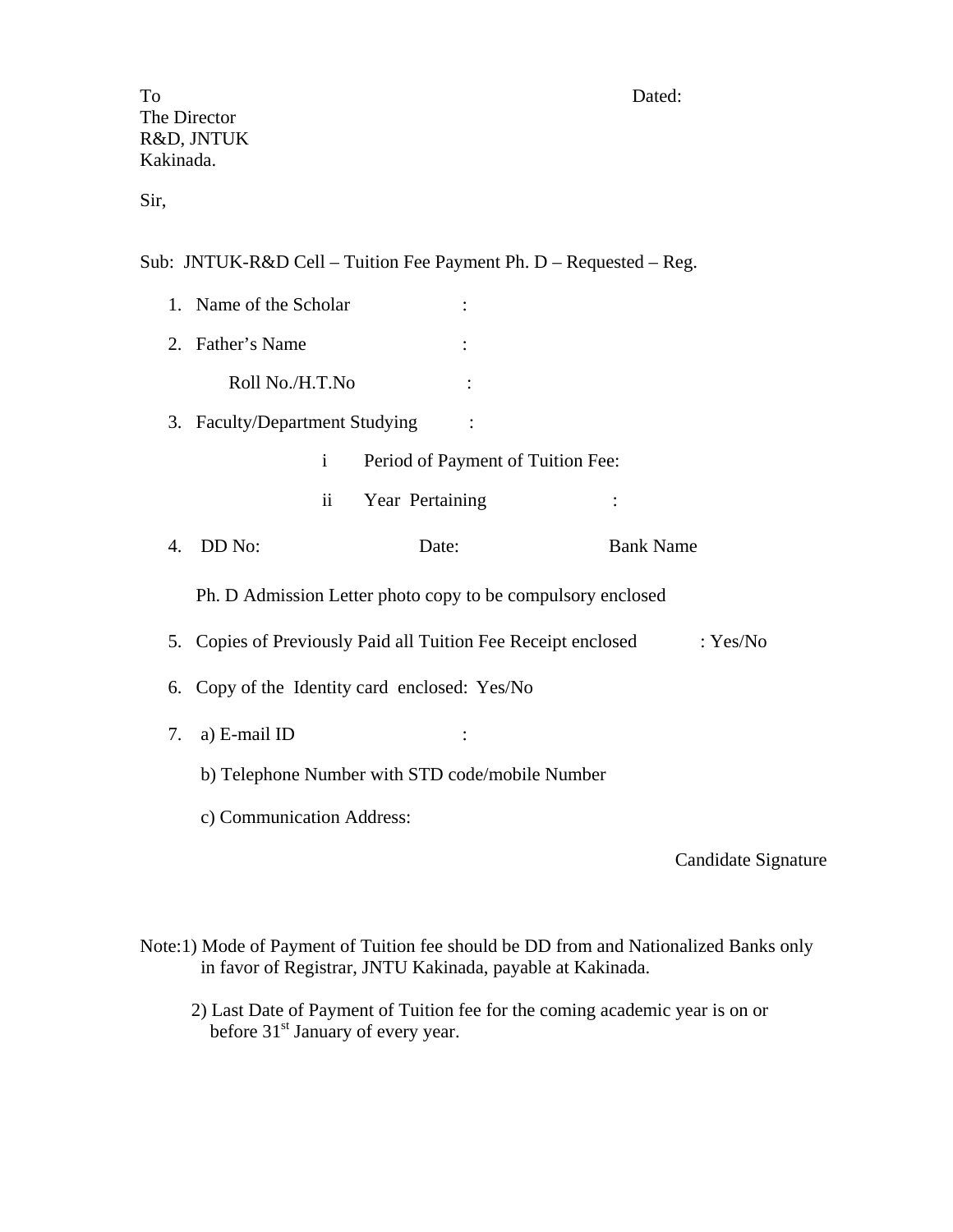

## **Directorate of Research & Development Jawaharlal Nehru Technological University Kakinada Kakinada - 500 003. Andhra Pradesh**

## **Registration for Ph. D in every Academic year**

External/Full time Discipline H.T. No./Roll No.

- 1. Name of candidate (in Block letters)
- 2. Father's Name:
- 3. Date of Admission:
- 4. Address for Communication with Mobile No. & E-mail:
- 5. Name and Address of the Supervisor: (with Designation)

Phone:

Mobile:

E mail:

6. Name and Address of the Co-Supervisor: (with Designation)

Phone:

Mobile:

Email:

7. Department/Specialization: